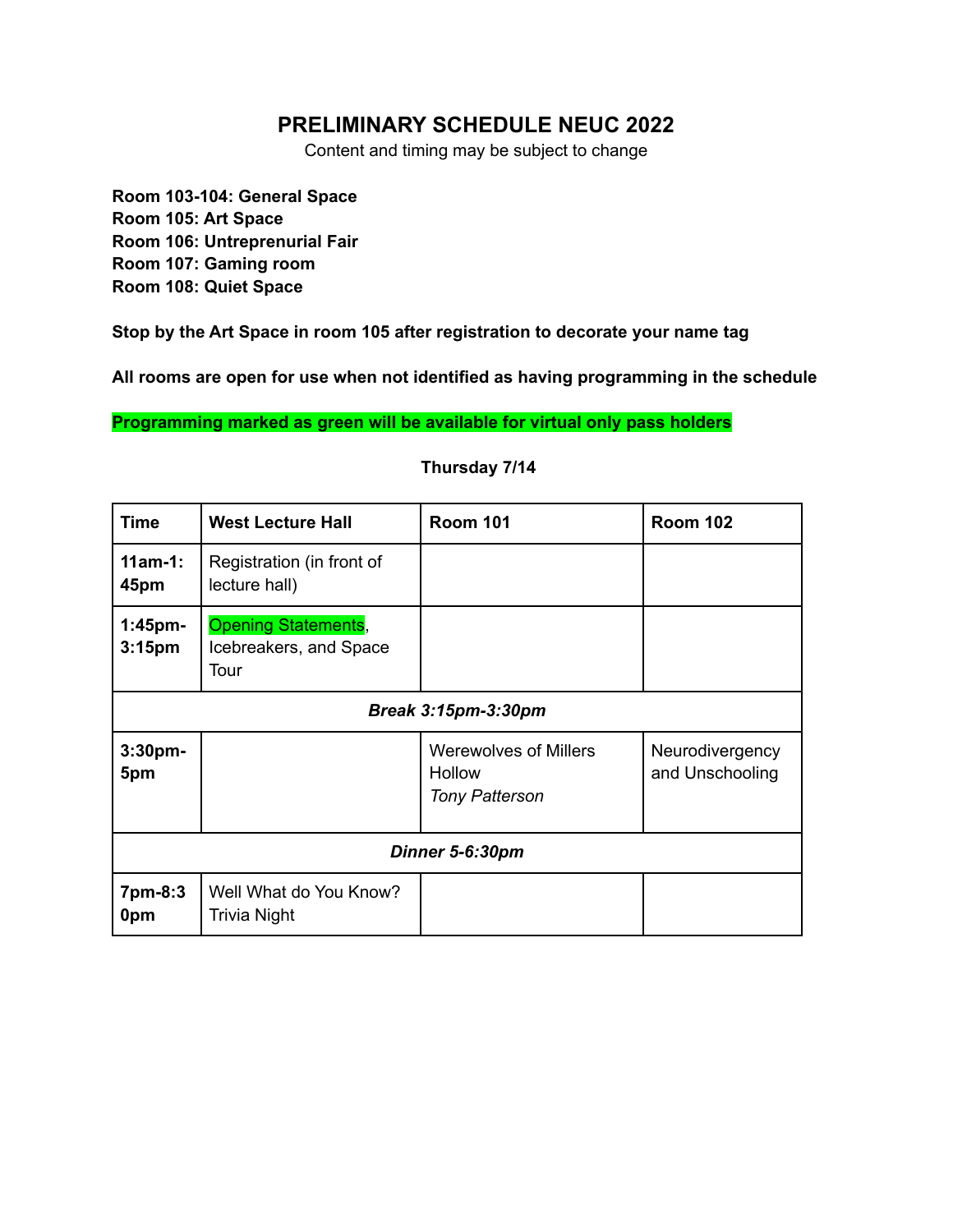# **Friday 7/15**

| <b>Time</b>                 | <b>West Lecture</b><br>Hall                                       | <b>Room 101</b>                                             | <b>Room 102</b>                                                 | <b>Room 105</b><br>(Art Room)                                           |  |  |
|-----------------------------|-------------------------------------------------------------------|-------------------------------------------------------------|-----------------------------------------------------------------|-------------------------------------------------------------------------|--|--|
| <b>Breakfast 7:30am-9am</b> |                                                                   |                                                             |                                                                 |                                                                         |  |  |
| 9am-10:30a<br>m             | <b>Mental Health</b><br><b>Discussion</b><br><b>Rhianon Small</b> | <b>Frog Dissection</b><br><b>Emmett DuPont</b>              |                                                                 | <b>ATC</b> (Artist<br><b>Trading Cards)</b><br><b>Brenda</b><br>LaPorte |  |  |
|                             | Break 10:30am-10:45am                                             |                                                             |                                                                 |                                                                         |  |  |
| 10:45am-12<br>pm            | <b>College Panel</b>                                              | My Kids Are<br>Grown, Now<br>What?<br><b>Brenda LaPorte</b> |                                                                 | Kumihimo<br><b>Deb Rossing</b>                                          |  |  |
|                             |                                                                   | Lunch 12pm-1:30pm                                           |                                                                 |                                                                         |  |  |
| 1:30pm-3p<br>m              | Keynote<br><b>Noah Romero</b>                                     |                                                             |                                                                 |                                                                         |  |  |
| Break 3pm-3:15pm            |                                                                   |                                                             |                                                                 |                                                                         |  |  |
| 3:15pm-4:4<br>5pm           | Keynote<br><b>Discussion Noah</b><br>Romero                       | <b>Primary Workers</b><br><b>Support Group</b>              | Werewolves of<br><b>Millers Hollow</b><br><b>Tony Patterson</b> |                                                                         |  |  |
| Dinner 5pm-6:30pm           |                                                                   |                                                             |                                                                 |                                                                         |  |  |
| 7-Late                      | <b>Talent Show</b>                                                |                                                             |                                                                 |                                                                         |  |  |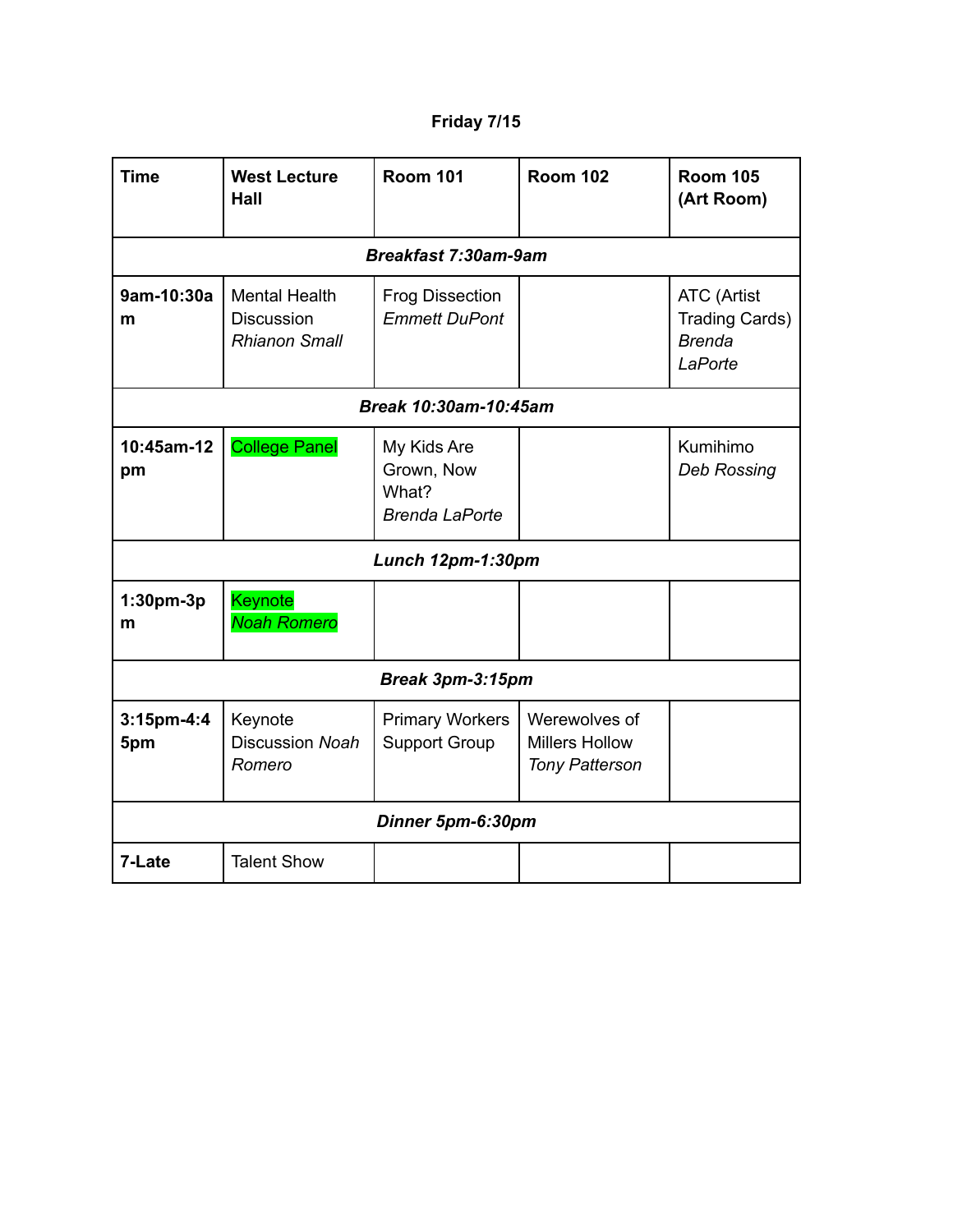# **Saturday 7/16**

| <b>Time</b>             | <b>West Lecture Hall</b>                                     | <b>Room 101</b>                                  | <b>Room 102</b>                                | <b>Room 105</b><br>(Art Room)                    |  |  |  |
|-------------------------|--------------------------------------------------------------|--------------------------------------------------|------------------------------------------------|--------------------------------------------------|--|--|--|
|                         | <b>Breakfast 7:30am-9am</b>                                  |                                                  |                                                |                                                  |  |  |  |
| 9am-10:30<br>am         | Keynote<br>Discussion<br><b>Noah Romero</b>                  | Tie Dye (meet<br>outside of main<br>entrance)    | Programming<br>with R<br><b>Rhianon Small</b>  |                                                  |  |  |  |
|                         | Break 10:30am-10:45am                                        |                                                  |                                                |                                                  |  |  |  |
| 10:45am-1<br>2pm        | LGBTQ+ and<br>Unschooling                                    | <b>Primary Caregiver</b><br><b>Support Group</b> |                                                | <b>Fiber Arts</b><br>Emmett<br><b>DuPont</b>     |  |  |  |
| Lunch 12pm-1:30pm       |                                                              |                                                  |                                                |                                                  |  |  |  |
| 1:30pm-3p<br>m          | <b>Unschooling</b><br>through the<br><b>Tweens and Teens</b> | Raised<br>Unschooled<br><b>Support Groupe</b>    |                                                | Drawing is for<br>Everyone!<br>Tony<br>Patterson |  |  |  |
| <b>Break 3pm-3:15pm</b> |                                                              |                                                  |                                                |                                                  |  |  |  |
| $3:15$ pm-4:4<br>5pm    | <b>Grown unschoolers</b><br>panel                            |                                                  | <b>Creative Writing</b><br><b>Rick Rossing</b> |                                                  |  |  |  |
| Dinner 5pm-6:30pm       |                                                              |                                                  |                                                |                                                  |  |  |  |
| 7-Late                  | Movie Night/Game<br>Night                                    |                                                  |                                                |                                                  |  |  |  |